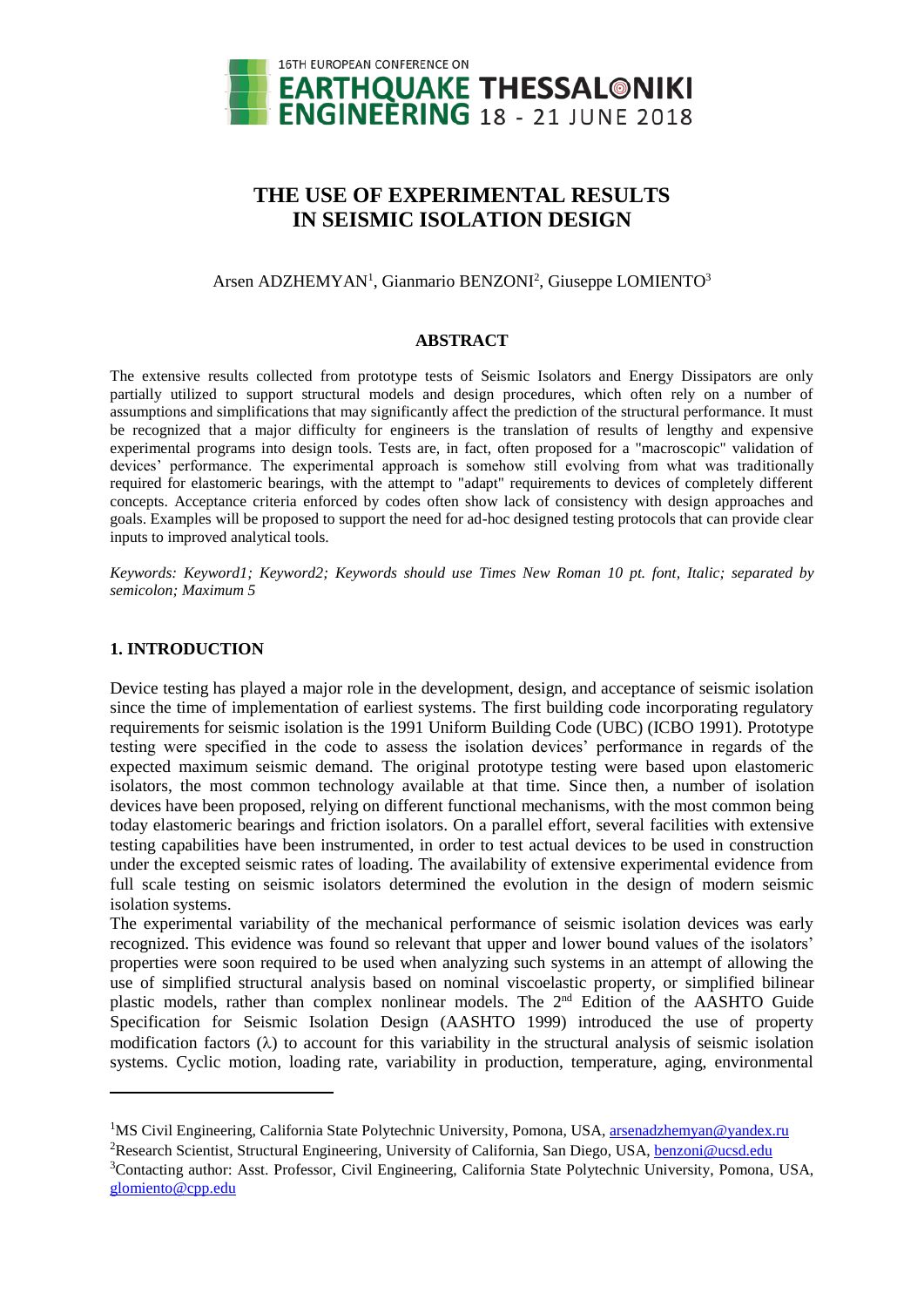exposure and contamination were all considered as significant source of performance variability. According to the AASHTO, nominal properties in the design process of typical isolation systems needed to be based on prior prototype test results provided by manufacturers, while lower and upper bound values of the same properties are then obtained by multiplying nominal values by minimum  $(\lambda_{min})$  and maximum  $(\lambda_{max})$  isolator-dependent property modification factors. Structural simulations are finally performed with lower and upper bound values to encompass the entire expected performance variability with simplified numerical models.

When the International Building Code (IBC) (ICC 2000) replaced the UBC, seismic isolation provisions were almost identical to those of the latest UBC edition (ICBO 1997). Starting from 2003, however, the IBC refers to the ASCE-7 for seismic isolation design and testing requirements, and the latest version of the ASCE 7 (ASCE 7-16) introduces the use of property modification factors to account for the isolator performance variability in the design process. The European PrEN 15129 (CEN 2008) adopts a similar approach, based on lower and upper bound representative values of the isolators' performance, accounting for manufacturing, temperature, and aging variations.

Despite the recognized difference in terms of performance variability for isolators of different types, testing procedures remained almost unchanged in the years to follow. Most of the current standards addressing seismic isolation recommend the use of lower and upper bound model parameters to account for all the sources of performance variability. However, the types of prototype tests didn't show the same level of evolution over time, and remain mostly unchanged from 1991 to nowadays. Changes were instead proposed from each individual regulatory agency in terms of number of tests and criteria used for acceptance of the isolation devices, which resulted in notable differences among current standards. The lack of significant updates in terms of types of prototype tests caused current testing protocols being difficult to relate to the recently observed sources of performance variability for different types of isolators. For friction isolators, for instance, each single prototype test triggers different sources of variability that simultaneously affect the mechanical properties of isolators (Benzoni and Lomiento 2016, Lomiento and Benzoni 2017), in ways that make the interpretation of experimental data debatable. At the same time, since all the simultaneous sources of variability cause difficult to predict variations in the mechanical properties, adequacy criteria are mostly used to avoid that those variations exceed predetermined limits during prototype tests, rather than requiring that the observed variation is properly implemented in the structural analysis.

This study is aimed at analyzing and comparing testing protocols and acceptance criteria from their original formulation to some of the current regulations in use in US and Europe. Friction isolators are used as reference devices. Experimental data from recently tested double-concave sliding isolators are used to support the comparison between the testing protocols. A recent friction coefficient model (Lomiento et al. 2013) is used in order to simulate the isolators' performance for different prototype tests. The prototype testing protocols of the original 1991 UBC, and the current AASHTO, ASCE-7, and PrEN 15129 are presented and discussed in terms of similarities and ability to capture the actual performance of friction isolation devices. Acceptance criteria are finally discussed on the basis of the expected experimental behavior of friction isolators, in reason of their consequences on the structural analysis of such isolation systems.

### **2. EXPERIMENTAL EVIDENCE AND MODEL FOR FRICTION ISOLATORS**

A set of experimental data on double pendulum isolator is used to provide evidence of the expected variability of sliding isolators' performance for different prototype testing protocols. Experimental tests on full scale pendulum isolators show that the restoring forces developed at the curved sliding interfaces are mainly affected by the applied vertical force, while the main changes in performance are related to variations of the coefficient of friction (Lomiento et al. 2013a). The four main effects affecting the coefficient of friction  $\mu$  of typical steel-polymer interfaces, are:

- 1. "Breakaway effect", (sudden increase of  $\mu$  at each motion beginning/reversal);
- 2. "Load effect", (reduction of  $\mu$  for increasing vertical compression load);
- 3. "Cycling effect", (reduction of  $\mu$  due to temperature increase for cyclic sliding);
- 4. "Velocity effect", (increase of  $\mu$  with increasing sliding velocity).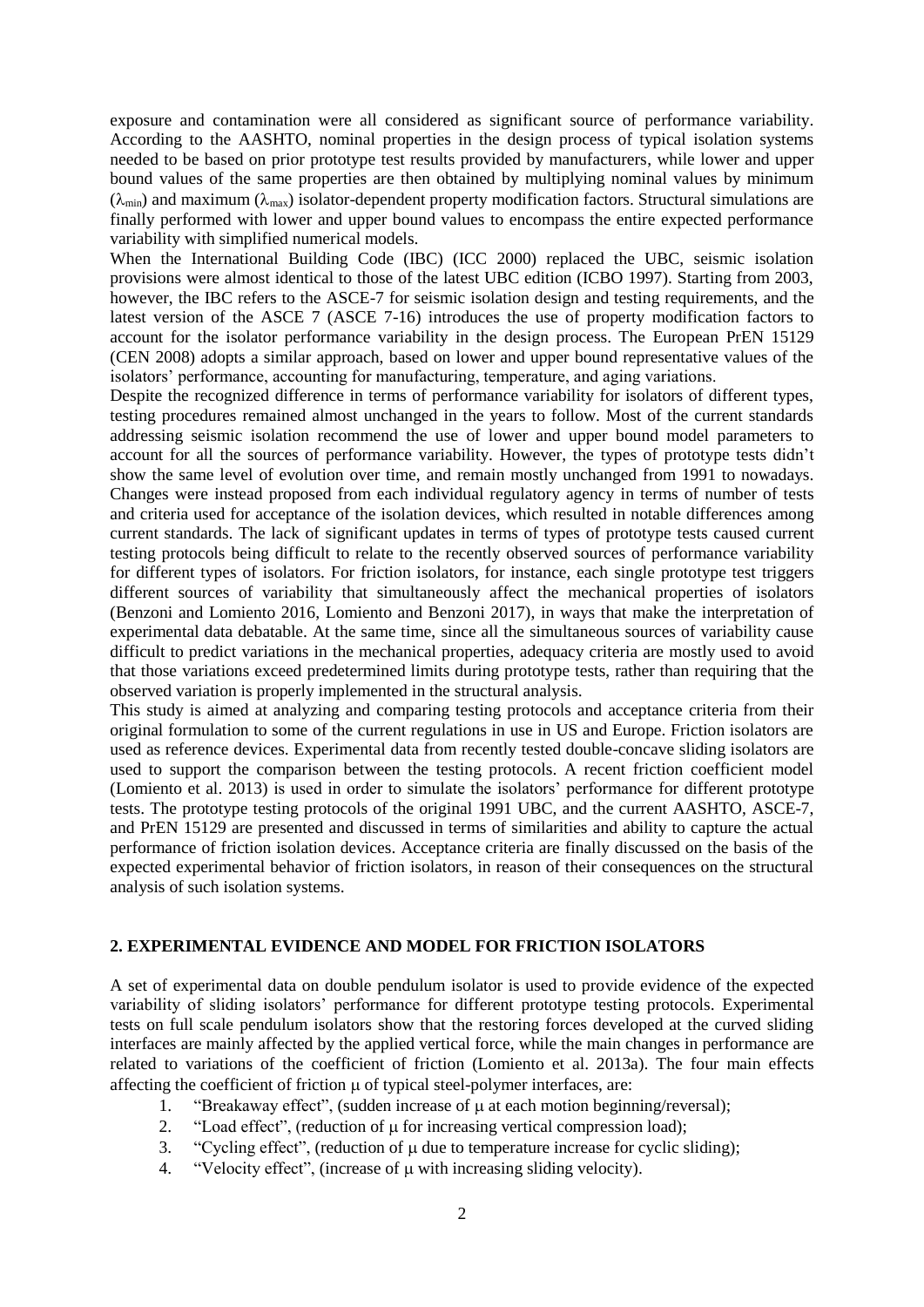The performance of friction isolator is considered rate dependent due to the increase of the coefficient of friction with the sliding velocity, which requires presudo-dynamic testing. Moreover, friction isolator are sensitive to the bi-directional sliding. Due to the different direction of friction and restoring forces (Lomiento et al. 2012, 2013b), the slope of the force-displacement loop, the effective stiffness, and the damping all depend on the bi-directional displacement pattern. The effect of the bidirectional motion on the effective stiffness is shown in Fig. 1 for a sample cloverleaf test. Fig. 1b shows the force-displacement loop a cloverleaf test with longitudinal displacement component identical to the displacement component used for the mono-directional test of Fig 1a. The reduction in effective stiffness caused by the lateral displacement component in the bi-directional cloverleaf test is 24% (from 4.09 kN/mm to 3.05 kN/mm), which qualifies the device as having a direction-dependent behavior (>10% difference for UBC, >15% difference for ASCE 7 and AASHTO).



Fig. 1 – Force-displacement loops for (a) mono-directional (a) and bi-directional cloverleaf test.

A detailed experimental model for the variation of the frictional properties was demonstrated suitable for capturing most of the effects of load, velocity, and repetitive motion (cycling). The experimental data used for the model calibration derived from an extensive mono- and bi-directional test campaign conducted on full-scale double-concave friction isolators under a wide range of vertical loads and velocity (Adzhemyan 2017). The proposed friction model accounts for load, velocity, and cycling effects through the independent functions  $f_N(N)$ ,  $f_\nu(\nu)$ , and  $f_C(C)$ , respectively:

$$
\text{Friction model } \mu(N, C, v) = f_N(N) \cdot f_C(C) \cdot f_v(v) \tag{1}
$$

**Vertical load function** 
$$
f_N(N) = \mu_{s0} \cdot e^{-N/N_{ref}}
$$
 (2)

**Vertical load function**  $f_{\nu}(\nu) = \gamma + (1 - \gamma) \cdot e^{-|\nu|/v_{\nu e\ell}}$ 

Vertical load function 
$$
f_c(C) = e^{-(C/C_{ref})^{\beta}}
$$
 (4)

(3)

Cyclicing variable 
$$
C(t) = \frac{2}{a\pi} \int_{t_0}^{t} Nv^2 dt
$$
 (5)

where  $\mu_{s0}$  = zero-load static coefficient of friction, *N*>0 vertical compression load on the isolator, *N<sub>ref</sub>*  $=$  load associated to a 63% friction reduction, *a* = in-plane radius of the slider, *v* = sliding velocity,  $\gamma$  = fast / slow friction coefficient ratio,  $v_{ref}$  = experimental value of *v* related to a 63% increment of the coefficient of friction,  $\beta$  = exponential rate of the friction degradation determined from experimental data,  $C_{ref}$  = value of the variable *C* associated with a 63% friction reduction for cycling effects,  $A = \text{in}$ plane radius of the concave surface. In this study, values of a specific tested bearing are used, as follows:  $R = 5000$  mm,  $a = 323.1$  mm,  $A = 802.4$  mm  $\mu_{s0} = 0.14$ ,  $N_{ref} = 8600$  kN,  $\gamma = 1.9$ ,  $v_{ref} = 23$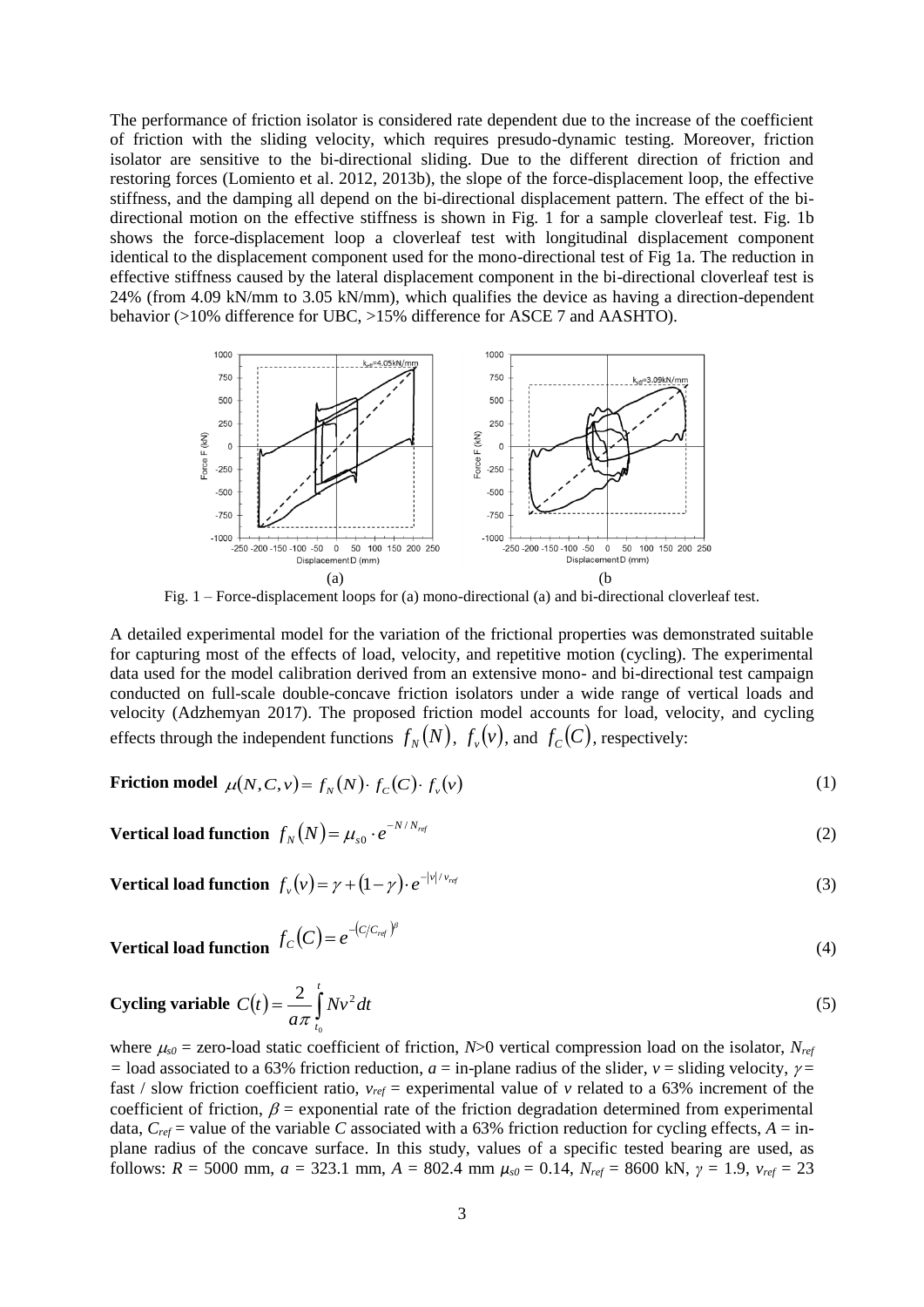mm/s,  $C_{ref} = 6$  kN/mm/s,  $\beta = 0.2$ . Exemplificative experimental and predicted force-displacement loops are presented in Fig. 2 for two different levels of vertical load (i.e. pressure p).



Fig. 2 – Exemplificative experimental and predicted force-displacement loops.

### **3. PROTOTYPE TESTING**

The evolution of the prototype testing from the 1991 UBC to the current AASHTO, ASCE 7, and PrEN is presented hereafter. The number of tests was greatly reduced over the years, and differences and similarities between the testing protocols are analyzed for application to sliding isolation devices. Despite the differences between the testing protocols, 8 categories of tests are commonly used in the different standards, and specifically:

C1. Service (for wind loads or max non-seismic displacement)

- C2. Benchmark (for reference values before degradation tests are performed)
- C3. Lateral range (for change in lateral performance at different levels of seismic displacement)
- C4. Degradation (for degradation of lateral performance due to repeated cycling: ≥10 cycles)
- C5. Integrity (for verification of the integrity, after degradation tests are performed)
- C6. Vertical range (for change of lateral performance under max and min vertical seismic loads)
- C7. Bidirectional (for verification of the directional performance)
- C8. Verification (for property verification at the end of the testing protocol)

The tests from each regulatory standard are here attributed to these 8 test categories. Prototype tests are performed separately on two full-size specimens of each type and size of isolator unit of the isolation system. The following notation and notes apply to all the testing protocols.

#### **Legend:**

| DL, LL                            | are Dead and Live loads                                                                                              |
|-----------------------------------|----------------------------------------------------------------------------------------------------------------------|
| E, E <sub>M</sub>                 | is the Seismic load, at the design and maximum level earthquake                                                      |
| W                                 | is the Wind load                                                                                                     |
| Ψ                                 | is the seismic combination factor for live loads                                                                     |
| V                                 | is the peak velocity                                                                                                 |
|                                   | $D, D_M, D_{TM}$ is the total design displacement (design-level, maximum-level, and maximum-total including torsion) |
| S <sub>MS</sub> , S <sub>M1</sub> | is the MCE spectral acceleration values at short periods, and 1 sec period                                           |
| S <sub>1</sub>                    | is a numerical coefficient for site-soil profile as set forth in Table No. A-23-U of 1991 UBC for seismically-       |
|                                   | isolated structures                                                                                                  |
| $B_M$                             | is the spectrum reduction factor that accounts for the effective damping of the isolation system.                    |
| B.                                | is a numerical coefficient related to the effective damping of the isolation system as set forth in Table No. A-     |
|                                   | 23-W of 1991 UBC                                                                                                     |
| $f_I$                             | is the inverse of the isolation period $TI$                                                                          |
|                                   |                                                                                                                      |

#### **Notes:**

- (1) Applicable only to vertical load carrying devices.
- (2) Applicable only if the force-deflection properties of the isolator units are dependent on the rate of loading. Properly documented dynamic tests of scaled specimens may be used to quantify the properties of ratedependent systems.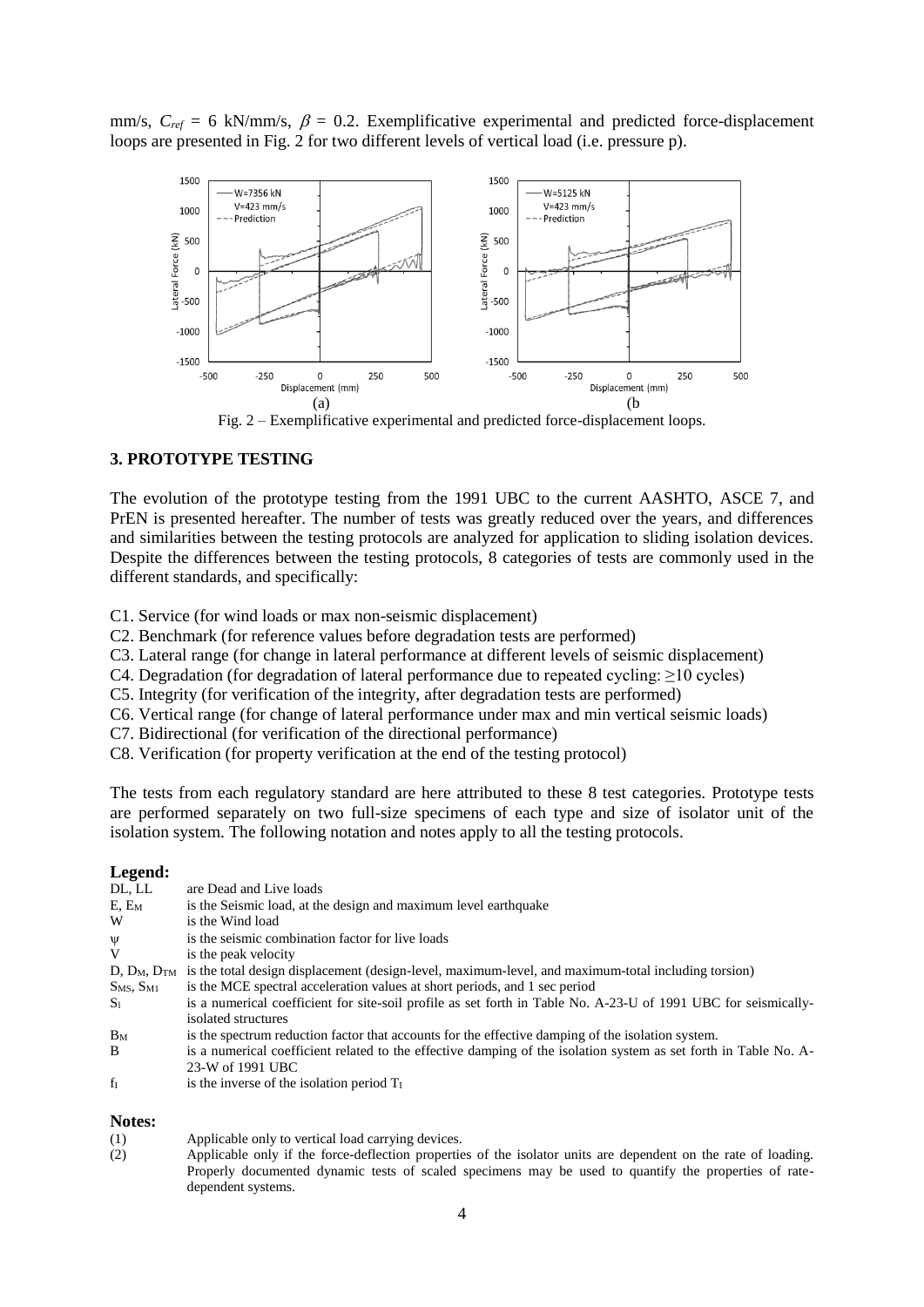- (3) Bi-lateral tests to be carried out only if the force-deflection properties of the isolator units are dependent on bilateral load. Properly documented dynamic tests of scaled specimens may be used to quantify the properties of direction dependent systems.
- (4) The bi-directional test shall be performed with a "clover-leaf" pattern. If testing equipment is unable to perform test B, the test can be completed after a rotation of 90 degree of the bearing in order to involve a displacement path perpendicular to the one verified with previous tests.

### *3.1 UBC (1991)*

The first regulatory standard incorporating prototype testing requirements for seismic isolators was the 1991 UBC. Prototype tests were used for establishing and validating the design properties of the isolation system, and complement manufacturing quality control tests. Three types of tests were specifically required, namely A, B, and C, as summarized in Table 1. The number of test per specimen ranges from a minimum of 8 tests, in case of a non-vertical load carrying device with not ratedependent and not direction-dependent behavior, to a maximum of 48 tests, for vertical load carrying device with rate dependent behavior. This large variation in number of required tests was originally motivated by the lack of experimental evidence of the behavior of relatively new isolation devices at the time of the publication of the standards. It shall be noted that some of the test requirements, such as the bi-directional testing requirements for large-scale isolators, were unattainable at that time because of lack of suitable equipment.

| <b>Type</b> | <b>Test Category</b>                   | <b>Vert Load</b>                                         | Lateral<br>Load          | # of Cycles      | <b>Max Displacement</b>                                                                                                                   | Rate of<br>loading $(2)$                     |
|-------------|----------------------------------------|----------------------------------------------------------|--------------------------|------------------|-------------------------------------------------------------------------------------------------------------------------------------------|----------------------------------------------|
| A           | C1. Service                            | DL.                                                      | W                        | 20               |                                                                                                                                           | $\frac{1}{2}f$<br>$f_1$<br>2f <sub>1</sub>   |
| B           | C3. Lateral range<br>C7. Bidirectional | DL.<br>1.2DL+1.0LL+ $ E ^{(1)}$<br>$0.8$ DL- $ E ^{(1)}$ |                          | 3                | 0.25D<br>0.5D<br>0.75D<br>1.0 <sub>D</sub><br>$(0.25, 1.0)D^{(3)}$<br>$(0.50, 1.0)D^{(3)}$<br>$(0.75, 1.0)D^{(3)}$<br>$(1.0, 1.0)D^{(3)}$ | $\frac{1}{2}f_1$<br>$f_1$<br>2f <sub>1</sub> |
| C           | C4. Degradation                        | DL.                                                      | $\overline{\phantom{a}}$ | $15S_I/B \ge 10$ | 1.0 <sub>D</sub>                                                                                                                          | $\frac{1}{2}f_1$<br>$f_1$<br>$2f_1$          |
| Static      | C6. Vertical range                     | 1.2DL+1.0LL+   E  <br>$0.8DL$ - $ E $                    |                          |                  | $1.0D_M$                                                                                                                                  |                                              |

Table 1 – Sequence and cycles of prototype tests from UBC 1991.

### *3.2 AASHTO (2014)*

The AASHTO 2014 prototype tests are presented in Table 2. Tests 2, 3, 4 and 7 are replacement of the 1991 UBC tests A, B, C and static. Test 6 is a property verification test, similar to test 3 of the ASCE 7. The number of tests ranges from a minimum of 12 to a maximum of 13 tests, in case of directiondependent behavior.

### *3.2 ASCE 7 (2016)*

Differently from all the other standards the ASCE 7-16 uses the Maximum Considered Earthquake (MCE) rather than the design earthquake to set load and displacement demand for the tests. Tests 1, 2, 4 and 5 replace the UBC tests A, B, C, and static. A type 3 test is introduced to evaluate the integrity of the isolator at the maximum total displacement. The sequence of tests associated to the test type 2 for four levels of displacement can be replaced by two dynamic tests, where the four levels of displacement are applied dynamically and consecutively in descending and ascending order (one cycle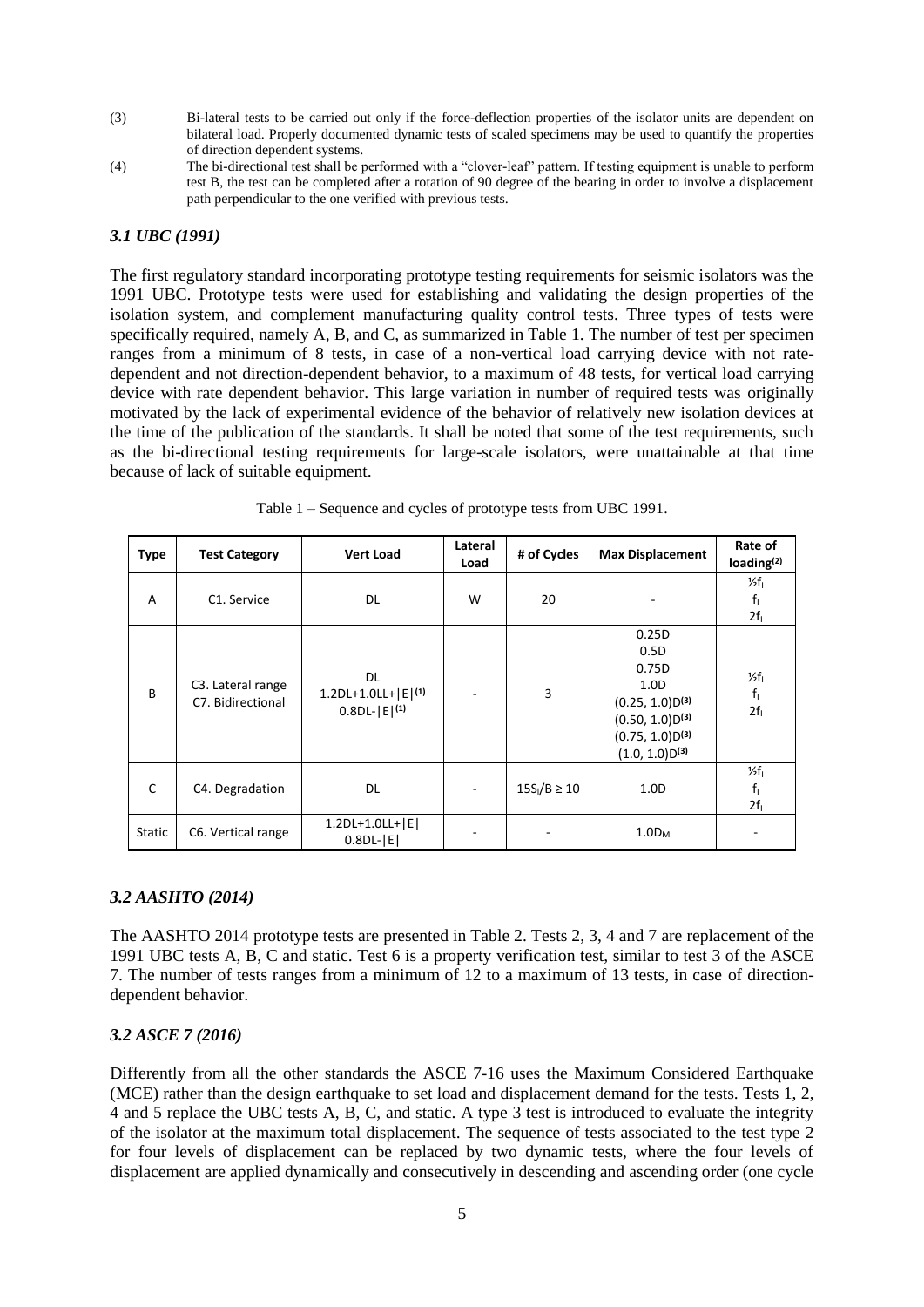per level of displacement). The number of tests ranges from a minimum of 6 to a maximum of 21 tests, in case of load-carrying devices with direction-dependent behavior.

| <b>Type</b>    | <b>Test Category</b>                            | <b>Vert Load</b>                     | Lateral<br>Load | # of<br>Cycles | <b>Max Displacement</b>                                                 | Rate of<br>loading $(2)$ |
|----------------|-------------------------------------------------|--------------------------------------|-----------------|----------------|-------------------------------------------------------------------------|--------------------------|
| 1              | C1. Service                                     | DL                                   |                 | 3              | Thermal                                                                 |                          |
| $\overline{2}$ | C1. Service                                     | DL.                                  | W               | 20             |                                                                         | $\leq$ 0.075Hz           |
| 3              | C <sub>2</sub> . Benchmark<br>C3. Lateral range | <b>DL</b>                            |                 | 3              | 1.0 <sub>D</sub><br>0.25D<br>0.5D<br>0.67D<br>1.0 <sub>D</sub><br>1.25D | $f_1$                    |
| 4              | C4. Degradation                                 | DL.                                  |                 | 20             | 1.0 <sub>D</sub>                                                        | f <sub>1</sub>           |
| 5              | C5. Integrity                                   | DL.                                  | W               | 3              |                                                                         | $\leq$ 0.075Hz           |
| 6              | C5. Integrity<br>C7. Bidirectional              | DL.                                  |                 | 3              | 1.0 <sub>D</sub><br>$(0.71, 0.71)D^{(3)}$                               | $f_1$                    |
| $\overline{7}$ | C6. Vertical range                              | $1.2DL+1.0LL+ E $<br>$0.8DL$ - $ E $ |                 | 1              | 1.0 <sub>D</sub>                                                        |                          |

Table 2 – Sequence and cycles of prototype tests from AASHTO (2014).

Table 3 – Sequence and cycles of prototype tests from ASCE 7-16.

| Type           | Cat.                                                | <b>Vert Load</b>                                                                 | Lateral<br>Load | # of Cycles                                  | <b>Max Displacement</b>                                                                                                                                                                                                                     | Rate of<br>loading $(2)$ |
|----------------|-----------------------------------------------------|----------------------------------------------------------------------------------|-----------------|----------------------------------------------|---------------------------------------------------------------------------------------------------------------------------------------------------------------------------------------------------------------------------------------------|--------------------------|
| $\mathbf{1}$   | C1. Service                                         | DL+0.5LL                                                                         | W               | 20                                           |                                                                                                                                                                                                                                             | f <sub>i</sub>           |
| $\overline{2}$ | C <sub>3</sub> . Lateral range<br>C7. Bidirectional | DL+0.5LL<br>1.2DL+0.5LL+ $ E_M $ +0.2S <sup>(1)</sup><br>$0.9DL$ - $ E_M ^{(1)}$ |                 | 3<br>or<br>1                                 | $0.25D_M$<br>$0.5D_M$<br>$0.67D_M$<br>$1.0D_M$<br>$(0.25, 1.0)D_M^{(3)}$<br>$(0.50, 1.0)D_M^{(3)}$<br>$(0.75, 1.0)D_M^{(3)}$<br>$(1.0, 1.0)D_M^{(3)}$<br>or<br>$[1.0+0.67+0.5+0.25]$ D <sub>M</sub><br>$[0.25+0.5+0.67+1.0]$ D <sub>M</sub> | $f_1$                    |
| 3              | C5. Integrity<br>C7. Bidirectional                  | DL+0.5LL                                                                         |                 | 3                                            | $1.0D_M$<br>$(1.0, 1.0)D_M^{(3)}$                                                                                                                                                                                                           | f <sub>1</sub>           |
| 4              | C4. Degradation                                     | DL+0.5LL                                                                         |                 | $30S_{\rm M1}/(S_{\rm MS}B_{\rm M}) \geq 10$ | $0.75D_M$                                                                                                                                                                                                                                   | f <sub>1</sub>           |
| 5              | C6. Vertical range                                  | 1.2DL+0.5LL+ $ E_M $ +0.2S <sup>(1)</sup><br>$0.9DL$ - $ E_M ^{(1)}$             |                 | 1                                            | 1.0D <sub>TM</sub>                                                                                                                                                                                                                          |                          |

### *3.4 PrEN 15129 (2008)*

The PrEN 15129 specifies different prototype tests for different types of isolators. Only the tests for sliding isolators are presented hereafter. The PrEN requires the minimum number of tests in comparison with the other standards, i.e. a total of 9 tests. Service, dynamic and seismic tests are equivalent to the UBC tests type A, B and C, with the exception of the seismic test being dynamic instead of static. Benchmark, integrity and verification tests are additional tests aimed at verifying the performance of the isolator before and after the main tests are performed.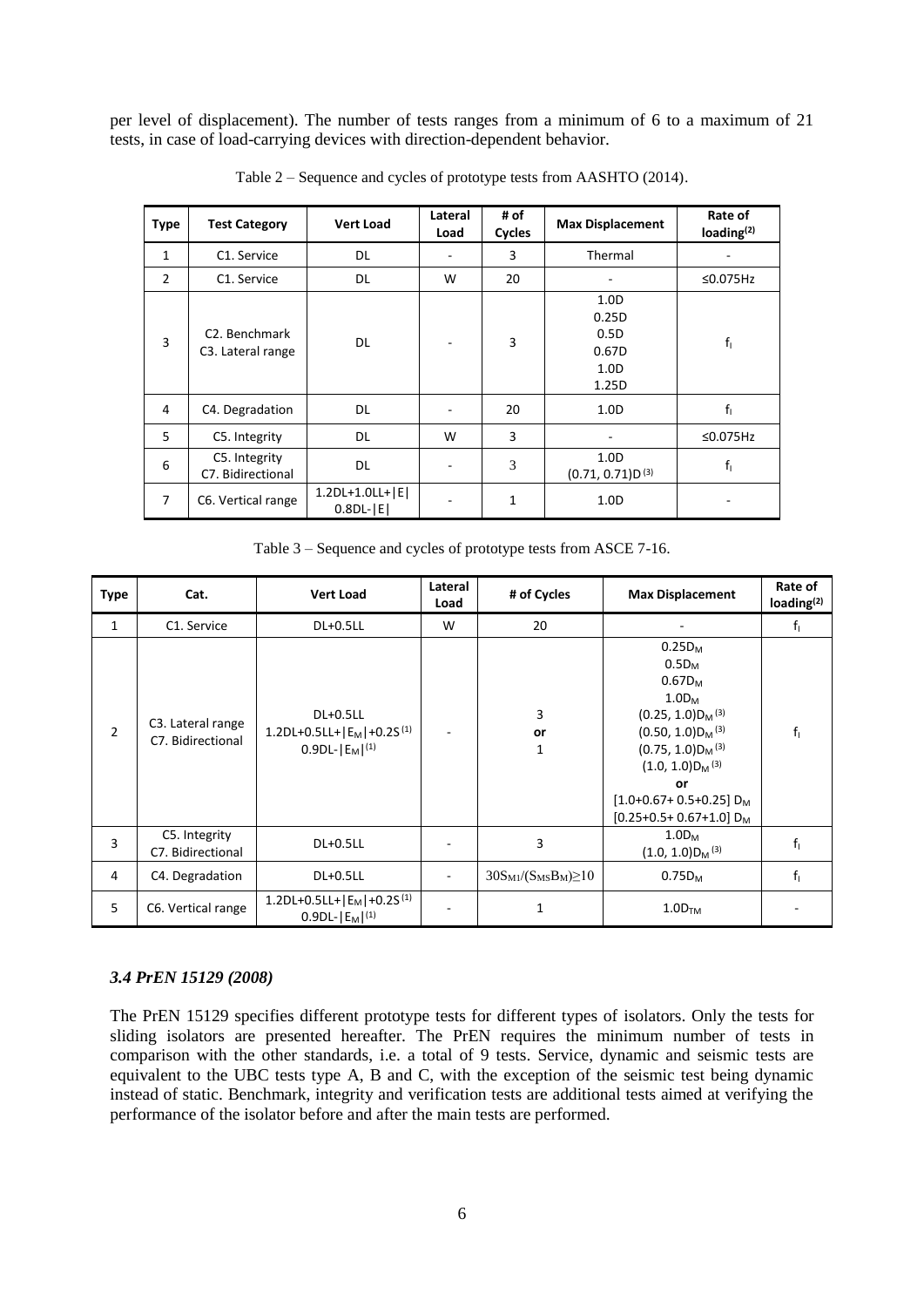| <b>Type</b>  | <b>Test Category</b>           | <b>Vert Load</b>                       | Lateral<br>Load | # of<br>Cycles | <b>Max Displacement</b> | Rate of<br>loading |
|--------------|--------------------------------|----------------------------------------|-----------------|----------------|-------------------------|--------------------|
| Service      | C1. Service                    | DL+LL                                  |                 | 20             | Max non-seismic         | $V = 5$ mm/s       |
| Benchmark    | C <sub>2</sub> . Benchmark     | DL+LL                                  |                 | 3              | 1.0 <sub>D</sub>        | $V = 50$ mm/s      |
| Dynamic      | C <sub>3</sub> . Lateral range | DL+LL                                  | ٠               | 3              | 0.25D<br>0.5D<br>1.0D   | f <sub>1</sub>     |
| Integrity    | C5. Integrity                  | DL+LL                                  |                 | 3              | 1.0 <sub>D</sub>        | $f_1$              |
| Seismic      | C6. Vertical range             | $1DL+ \nu LL+ E $<br>$1DL+WLL$ - $ E $ |                 | 3              | 1.0 <sub>D</sub>        | $f_1$              |
| Bi-dir.      | C7. Bidirectional              | DL+LL                                  |                 | 3              | $(1.0D, 1.0D)^{(4)}$    | $f_1$              |
| Verification | C8. Verification               | DL+LL                                  |                 | 3              | 1.0 <sub>D</sub>        | $f_1$              |

Table 4 – Sequence and cycles of prototype tests from PrEN 15129 (2008) for sliding isolators.

#### *2.5 Comparison*

The number of tests required for sliding isolators, which have a rate-dependent and directiondependent behavior, is summarized in Table 5 for all the standards. The larger variety of tests, in terms of different categories, is required by the PrEN 15129 which requires however the minimum number of tests (9), while the larger number of tests (48) is required by the 1991 UBC. Prototype tests significantly diminished in number from the 1991 UBC to the ASCE 7-16 and the AASHTO, which are currently similar, both in terms of required number of tests and of test categories. Service tests, lateral range, vertical range and bidirectional tests are common to all the standards, even if they can vary in number and level of force/displacement.

Table 5 – Comparison between standards in terms of tests for sliding isolators.

| <b>Test Category</b>       | 1991 UBC | <b>AASHTO</b> | <b>ASCE 7</b> | <b>PrEN</b> |
|----------------------------|----------|---------------|---------------|-------------|
| C1. Service                | 3        |               |               |             |
| C <sub>2</sub> . Benchmark |          |               |               |             |
| C3. Lateral range          | 36       | 5             | $6 - 12$      | 3           |
| C4. Degradation            | 3        |               |               |             |
| C5. Integrity              |          | 2             |               |             |
| C6. Vertical range         | 2        | າ             | 2             |             |
| C7. Bidirectional          | 4        |               | $3 - 5$       |             |
| C8. Verification           |          |               |               |             |
| Total                      | 48       | 14            | 14-22         | 9           |

Despite the similarities in terms of types of test, the acceptance criteria are significantly different, as shown in the next section.

## **4. ACCEPTANCE CRITERIA**

The isolators' adequacy for all the standards is based on checks of the following 10 items:

- Slope  $\Delta F/\Delta D$  for the mono-directional force-displacement loop
- Period  $T_T$ , based on tangent stiffness of force displacement loop
- Effective stiffness  $k_{eff} = (F^+ F^-)/(D^+ D^-)$  where  $F = F_{max}$  for  $k_{eff,max}$ , and  $F = F_{min}$  for  $k_{eff,min}$
- Effective damping  $\beta_{\text{eff}} = (Area loop)/(2\pi k_{\text{eff,max}}D^2)$
- Max service force  $F_{s,max}$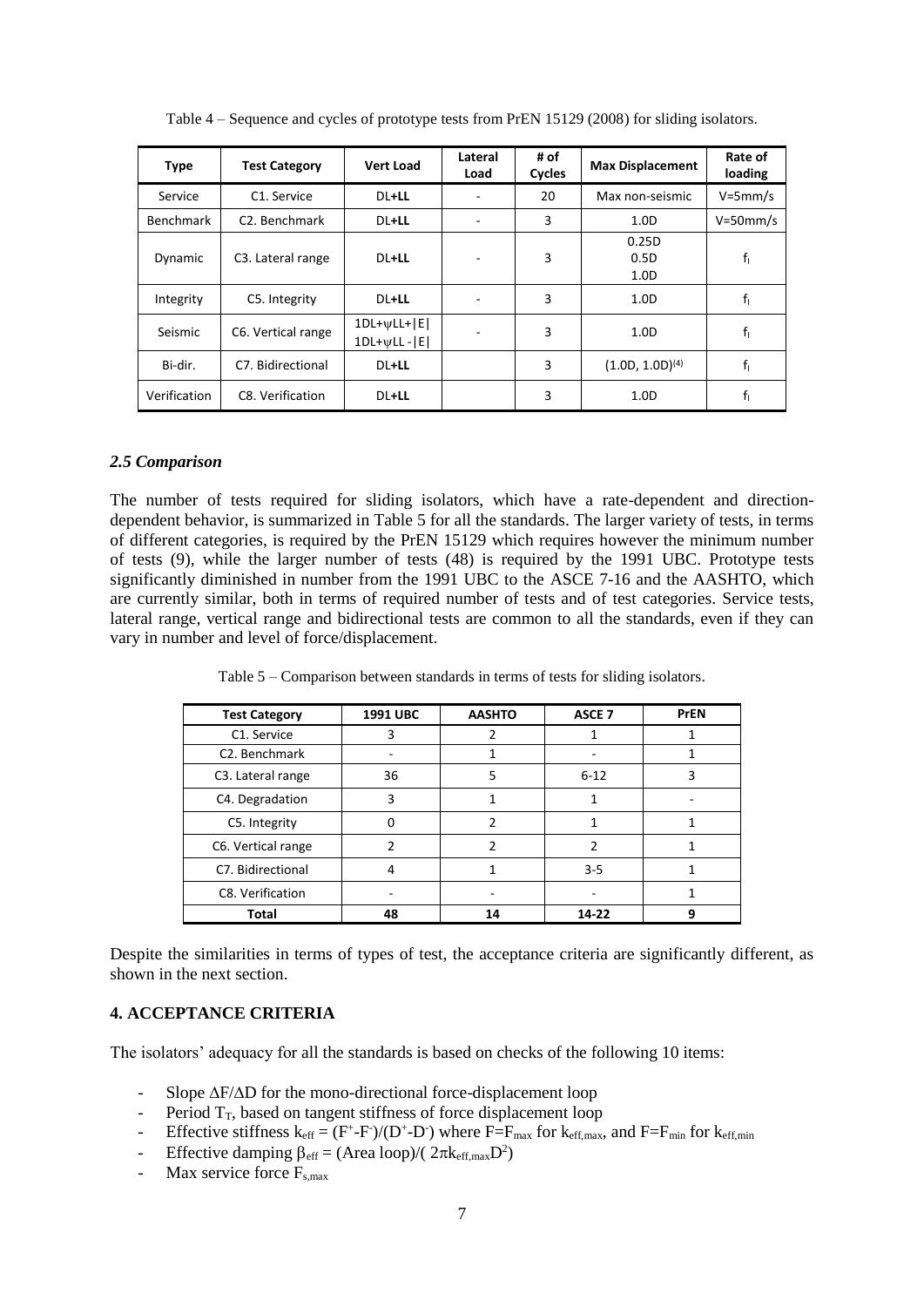- Max design force  $F_{\text{max}}$
- Max service displacement  $D_{s,max}$
- Restoring stiffness  $k_{res}$  produced by the concavity of the sliding surfaces
- Energy dissipated per cycle EDC
- Coefficient of friction u

A total of 23 possible checks are performed based on the above 10 items, depending on the standard, as shown in Table 6. It should be noted that the US standards are gradually evolving over time, moving from checks based on linear effective parameters, such as the effective stiffness and damping values, to nonlinear parameters characterizing the isolators' performance, such as the restoring stiffness (referred to as post-yield stiffness), and the coefficient of friction, checked only by the PrEN. The checks in terms of force-displacement slope, stability and deterioration are common to all the standards. Most of the quantitative acceptability checks are performed on lateral range, degradation and integrity tests, even if types of checks might significantly differ from one standard to another one. Moreover the isolators are checked for stability, absence of visible deterioration and vibration.

| Parameter                     | Condition                                                                                            | <b>UBC</b>                   | <b>AASHTO</b>            | ASCE <sub>7</sub>        | <b>PrEN</b>              |
|-------------------------------|------------------------------------------------------------------------------------------------------|------------------------------|--------------------------|--------------------------|--------------------------|
| $\Delta F/\Delta D$           | $\Delta F/\Delta D > 0$                                                                              | All tests                    | $\overline{a}$           | All tests                | All tests                |
|                               | $\Delta F/\Delta D \ge W/80$ between 0.5D and 1.0D                                                   |                              | All tests                |                          |                          |
| $T_T$                         | $\leq$ 6sec                                                                                          | $\overline{\phantom{a}}$     | All tests                | $\mathbf{r}$             | $\frac{1}{2}$            |
|                               | ≤10% difference from average                                                                         | C <sub>3</sub>               | C <sub>3</sub>           |                          | $\blacksquare$           |
|                               | ≤10% difference between 2 specimens                                                                  | C <sub>3</sub>               | C <sub>3</sub>           |                          | ÷.                       |
| $k_{\text{eff}}$              | ≤15% difference from average of 2 specimens                                                          | $\overline{\phantom{a}}$     | $\overline{\phantom{a}}$ | C3, C5                   |                          |
|                               | ≤±10% (average) difference from design value                                                         | $\blacksquare$               | C <sub>3</sub>           |                          | $\frac{1}{2}$            |
|                               | ≤±20% difference from initial value                                                                  | C <sub>4</sub>               | C <sub>4</sub>           | C <sub>4</sub>           | $\overline{\phantom{a}}$ |
|                               | ≤20% decrease from initial value                                                                     | C <sub>4</sub>               | $\blacksquare$           | C <sub>4</sub>           |                          |
| $\beta$ eff                   | ≤30% decrease from initial value                                                                     | $\overline{\phantom{a}}$     | C <sub>4</sub>           |                          | ÷,                       |
| $F_{s,\textrm{max}}$          | $\leq$ design value                                                                                  | $\overline{\phantom{a}}$     | $\overline{\phantom{a}}$ | $\omega$                 | C1                       |
| $F_{\text{max}}$              | ≤±15% difference from design value                                                                   | $\bar{\phantom{a}}$          | $\mathbf{r}$             | $\bar{a}$                | C3, C5, C6               |
|                               | $\leq$ design value                                                                                  | $\overline{\phantom{a}}$     | $\overline{\phantom{a}}$ |                          | C7                       |
| $\mathsf{D}_{\mathsf{s,max}}$ | $\leq$ design value                                                                                  | $\qquad \qquad \blacksquare$ | C1, C5                   |                          |                          |
|                               | $\lambda_{\text{test,min}} \leq k_{\text{res}}/$ nominal $\leq \lambda_{\text{test,max}}$ (±30%)     | $\overline{\phantom{a}}$     |                          | C3, C4, C5               | $\overline{\phantom{a}}$ |
|                               | ≤±10% difference between successive cycles                                                           | $\overline{\phantom{a}}$     | $\sim$                   |                          | C3, C5, C6               |
| $k_{res}$                     | ≤±5% diff. between upper/lower portion of cycle                                                      | ÷,                           | $\overline{\phantom{a}}$ |                          | C3, C5, C6               |
|                               | ≤±15% difference from design value                                                                   | $\overline{\phantom{m}}$     | ٠                        |                          | C3, C5, C6               |
|                               | ≤±15% difference between 2 specimens                                                                 | $\overline{\phantom{a}}$     | $\blacksquare$           | $\overline{\phantom{a}}$ | C3, C5, C6               |
| <b>EDC</b>                    | $\lambda_{\text{spec,min}}$ -5% $\leq$ EDC/average $\leq \lambda_{\text{spec,max}}$ +5% (±20%)       | ÷,                           | $\overline{\phantom{a}}$ | C <sub>5</sub>           | $\bar{a}$                |
|                               | $\lambda_{\text{test,min}} \leq \text{EDC}/\text{nominal} \leq \lambda_{\text{test,max}} (\pm 30\%)$ | $\overline{\phantom{a}}$     | $\blacksquare$           | C <sub>4</sub>           | $\overline{\phantom{a}}$ |
|                               | $\geq$ 85% design value                                                                              | $\overline{\phantom{a}}$     | $\overline{\phantom{a}}$ |                          | C3, C5, C6               |
| μ                             | within design limits                                                                                 | $\overline{\phantom{a}}$     | $\overline{\phantom{a}}$ | $\blacksquare$           | All tests                |

Table 6 – Comparison between standards in terms of tests for sliding isolators.

### **5. COMPARISON BETWEEN STANDARDS**

The sequence of protocol tests from all the standards is simulated by using the experimentally calibrated friction model. Results are presented in the following, showing the variation of some of the performance parameters in regards to the acceptance criteria. The analysis focuses on the following main parameters: (i) effective stiffness  $k_{\text{eff}}$ , (ii) effective damping  $\beta_{\text{eff}}$ , (iii) restoring stiffness  $k_{\text{res}}$ , and (iv) EDC. The variability of the parameters is presented versus the cycling variable, which is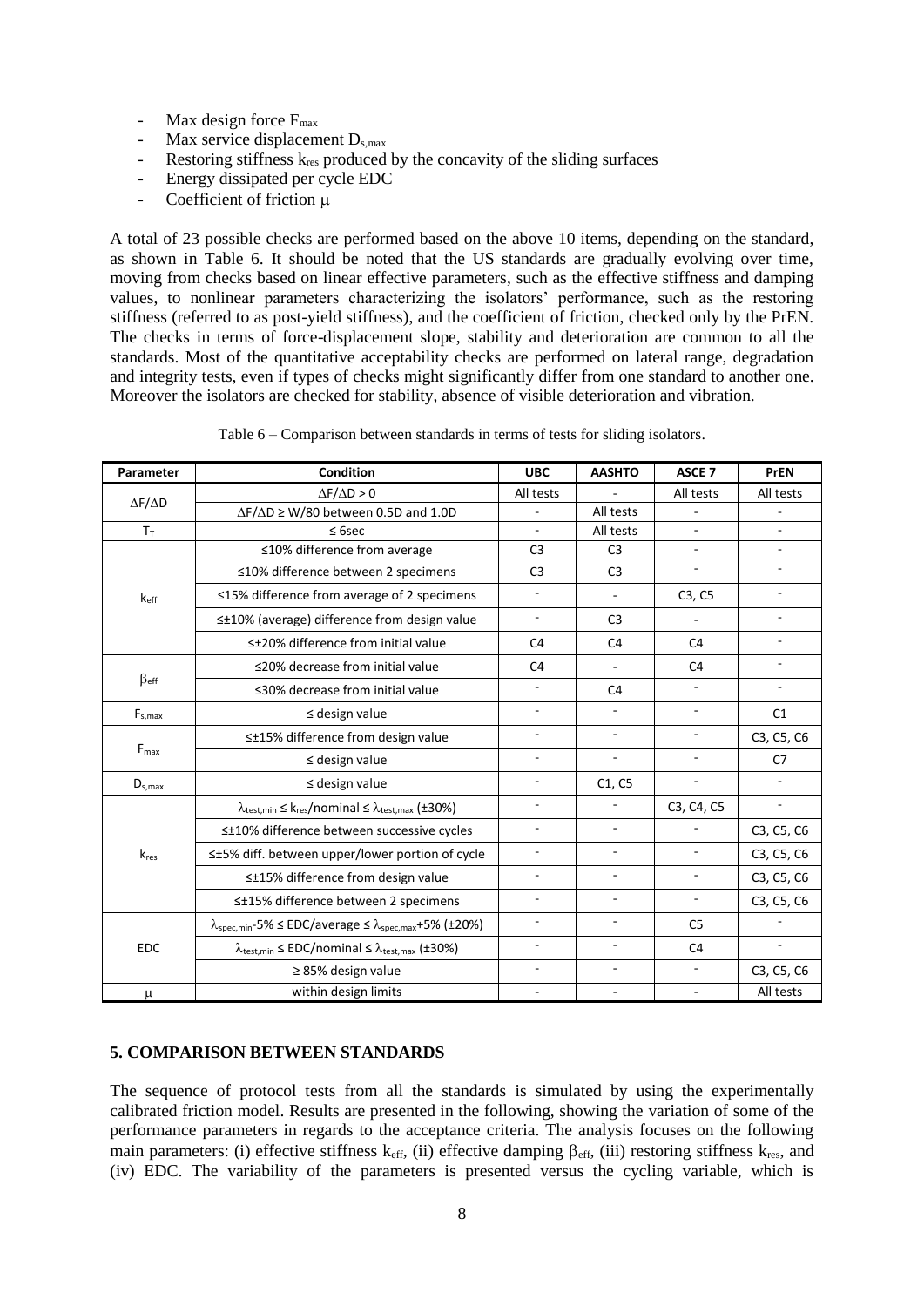representative of the cumulative heat flux generated by the sliding motion. The experimental variation of the lateral force with the cycling variable is presented in Fig. 3a for a typical 3-cycle prototype test. The test is preceded by an entrance loop, and followed by an exit loop to resolve disturbances of test results at the beginning and the end of the motion. The difference between lateral and friction force is given by the restoring force, whose effect is shown as vertical arrows. The decrease in force throughout the test is due to cycling effects. The force variability predicted by the model is shown in Fig. 3b, which clearly resembles most of the experimental force variability. A notable difference is due to the local breakaway friction force spikes, which are only visible in the experimental data of Fig. 3a, and have limited effects on the above mentioned performance parameters. The cumulative cycling variable for the entire testing protocols is reported in Fig 3c, which shows that the ASCE 7 testing protocol is the one generating the most heat flux, as it involves larger displacements (maximum instead of design levels), while the PrEN is the one generating less heat flux overall.



Fig. 3 – Variation of the normalized force F/N versus the cycling variable c for a typical 3-cycle test: (a) experimental, (b) model prediction; (c) cumulative cycling variable for the testing protocols

For the comparison between the tests of Figs. 4-7, the variation of the four performance parameters is normalized to the value at the beginning of each test, while black lines indicate the acceptance criteria.

#### *5.1 Effective stiffness*

The largest variation in effective stiffness is associated with the UBC testing protocol, while the least variation is given by the PrEN. For UBC and AASHTO, service tests show reduction of stiffness up to 32% for service test, while degradation tests show up to 23% reductions. The reductions for ASCE and PrEN are always less than 20%. The effective stiffness is considered important as an acceptance parameter by the UBC and AASHTO. The analyzed isolator would satisfy all the effective stiffness acceptance requirements, except for the one associated to the degradation test of the AASHTO protocol, mostly due to the high cycling effects associated with the test.



Fig. 4 – Effective stiffness and acceptance criteria for: (a) UBC, (b) ASCE 7, (c) AASHTO, (d) PrEN.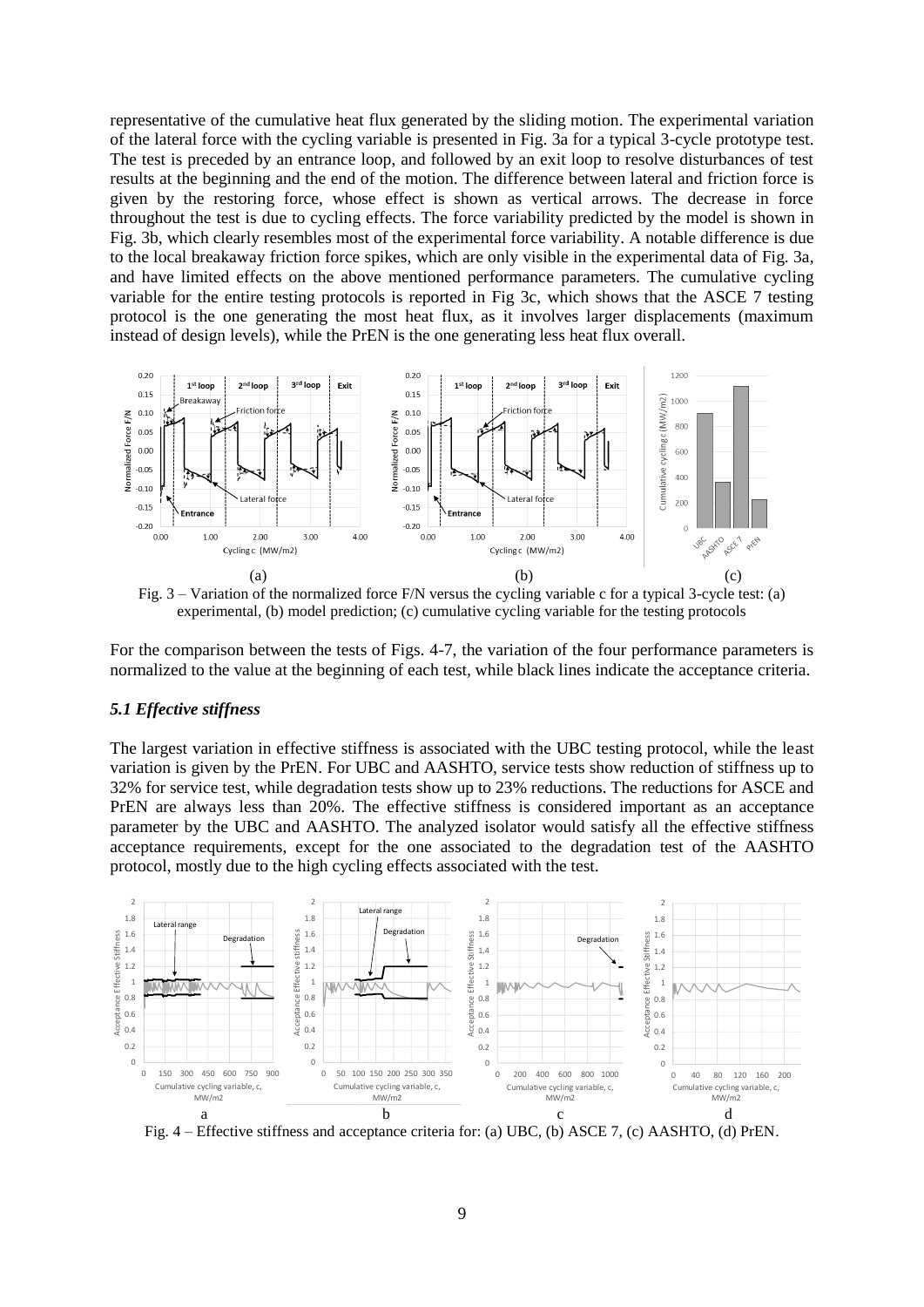#### *5.1 Effective damping*

Similarly to the effective stiffness, the largest variation in effective damping is given by the UBC (up to -43%) and AASHTO testing protocol (up to -48%), while the smallest variation comes from the PrEN (-39%). The damping ratio appears more affected by the degradation induced by the cycling effect in comparison with the effective stiffness, which results into non-acceptable results for the UBC, ASCE and AASHTO testing protocols. The highest reduction in damping ratio for the ASCE and the PrEN comes from bi-directional tests, which are not considered for acceptance.



Fig. 5 – Effective damping and acceptance criteria for: (a) UBC, (b) ASCE 7, (c) AASHTO, (d) PrEN.

#### *5.1 Restoring stiffness*

The cycling effect is again the main source of variation for the restoring stiffness during single tests, as it reduces the slope of the force-displacement loop. The restoring stiffness increases from the  $1<sup>st</sup>$  to the following loops, due to the friction reduction caused by the cycling effect, which is more significant at the beginning of the test. The restoring stiffness is only considered as an acceptance parameter by the ASCE and PrEn, with the PrEN requirements being more restrictive and resulting in failure of passing the test. The failing condition occurs in the low level (0.25D) displacement test, for which the restoring stiffness suffers a >10% increase from the first to the second loop.



Fig. 6 – Restoring stiffness and acceptance criteria for: (a) UBC, (b) ASCE 7, (c) AASHTO, (d) PrEN.

### *5.1 EDC*

Finally, the highest variability in performance parameters is associated with the EDC values. The reduction of the EDC ranges from 52% and 60% throughout all the tests. The variability in EDC was found to be below the acceptance limits of the analyzed standards, even if very close to the lower boundaries for the PrEN requirements.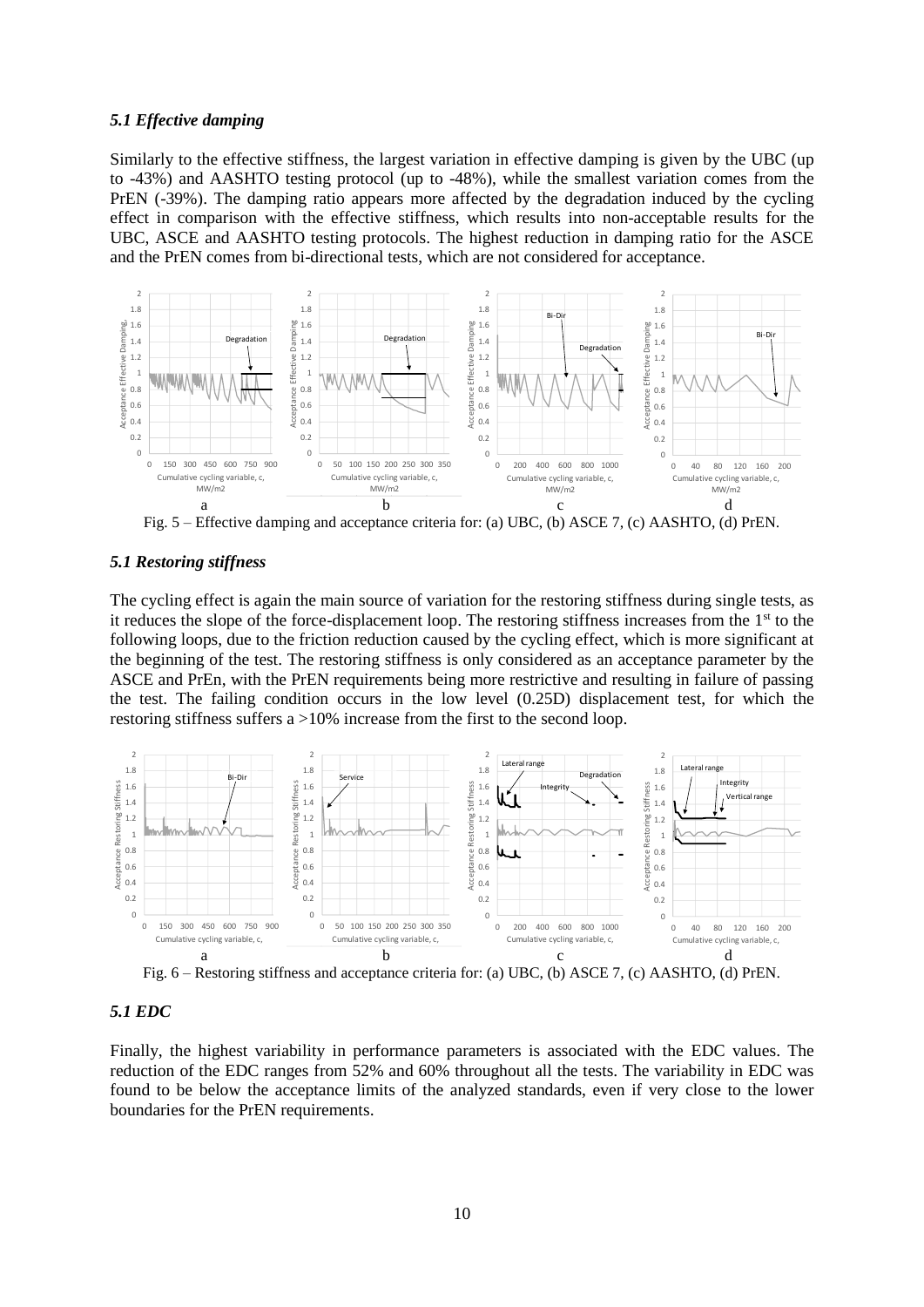

### **6. DISCUSSION**

From the analysis of the four testing protocols, the performance parameters most subjected to change during tests are the effective damping ratio and the energy dissipated per cycle. Significant variations of these parameters are evidenced in the degradation tests of the UBC and AASHTO standards, and in the bi-directional tests required by the ASCE 7 and PrEN standards. The modification of the degradation test in the ASCE, with respect to the original UBC, reduces the degradation of the dissipation properties in order to match expected reduction from design seismic events. It is advisable that the AASHTO will update testing protocols in a similar manner. Despite showing great reduction in dissipation capability, the bi-directional tests are not considered in any acceptance criteria. When a bi-directional analysis is performed, proper reduction of the dissipation capability shall be considered, in order to account for the augmented cycling effect produced by bi-directional motion.

The effective stiffness of friction isolators appears less affected by all the sources of performance variability. This is partially due to the relative high importance of the restoring force in comparison with the friction force at the design displacement. However, significant variability is identified for service tests, in which the displacement is well below the design displacement. This suggests that appropriate property modification factors shall be defined for serviceability conditions, different in values from what is used for design-level conditions.

The variation of the effective stiffness and damping are considered of secondary importance by the recent ASCE 7 and PrEN. These standards implicitly suggest that nonlinear parameters such as restoring stiffness, EDC, and coefficient of friction are more adequate representation of the performance of sliding isolators. Among these, the restoring stiffness appeared significantly affected by variations during service tests, for which multiple cycles of low-amplitude displacement are performed. Increase in restoring stiffness up to 80% are evidenced for UBC service tests (Fig. 6). This variation shall be also appropriately considered in the analysis, as it can affect the level of displacement expected under service loads.

Overall, a large discrepancy in the acceptance criteria is evidenced among the analyzed standards. Simulations show that the analyzed isolators would not be acceptable for any of the prototype testing protocols, but for different criteria concerning the effective stiffness (AASHTO), the effective damping (UBC, AASHTO, ASCE 7), and the restoring stiffness (PrEN). It is advisable that the testing protocols will go through a standardization process, in order to avoid such discrepancies.

The degradation of the coefficient of friction due to cycling effects has been evidenced as the predominant source of changes in the performance parameters. As already discussed in (Lomiento and Benzoni 2017), a revision of the testing protocols is envisioned in order to determine an equivalence between prototype tests and the expected seismic design conditions not only in terms of force, velocity, and displacement demand, but also in terms of generated heat flux. Finally, the activation of all the sources of friction variability in each test makes interpretation of the variability of the performance parameters hardly predictable. Ad-hoc "property characterization" tests can be effectively introduced in order to isolate each of the sources of variability. This will simplify the understanding of the performance variability, and will allow the calibration of sophisticated predictive models, such as the one used in this study.